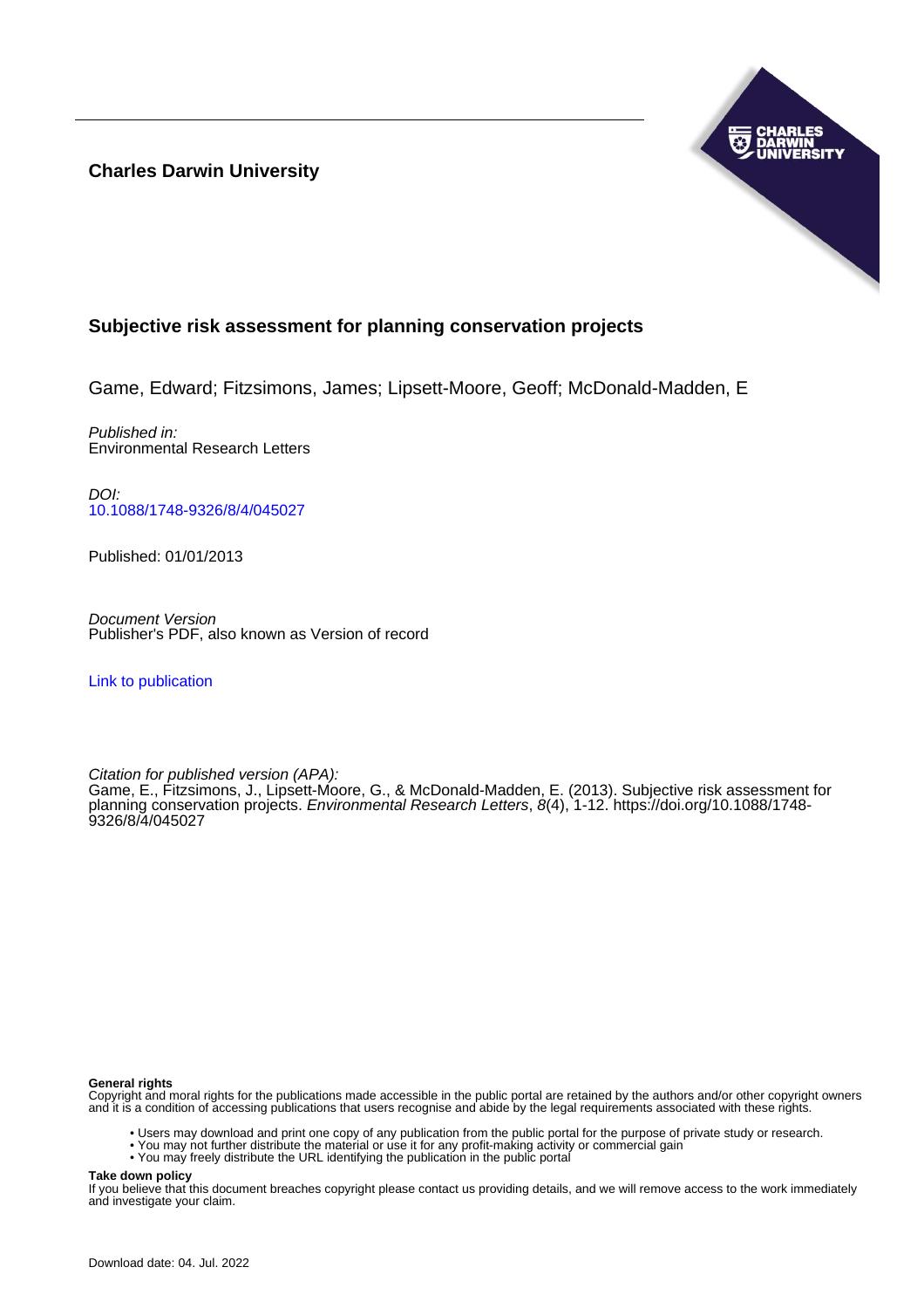

[Home](http://iopscience.iop.org/) [Search](http://iopscience.iop.org/search) [Collections](http://iopscience.iop.org/collections) [Journals](http://iopscience.iop.org/journals) [About](http://iopscience.iop.org/page/aboutioppublishing) [Contact us](http://iopscience.iop.org/contact) [My IOPscience](http://iopscience.iop.org/myiopscience)

Subjective risk assessment for planning conservation projects

This content has been downloaded from IOPscience. Please scroll down to see the full text. 2013 Environ. Res. Lett. 8 045027 (http://iopscience.iop.org/1748-9326/8/4/045027)

View [the table of contents for this issue](http://iopscience.iop.org/1748-9326/8/4), or go to the [journal homepage](http://iopscience.iop.org/1748-9326) for more

Download details:

IP Address: 138.80.78.199 This content was downloaded on 01/04/2016 at 06:47

Please note that [terms and conditions apply.](iopscience.iop.org/page/terms)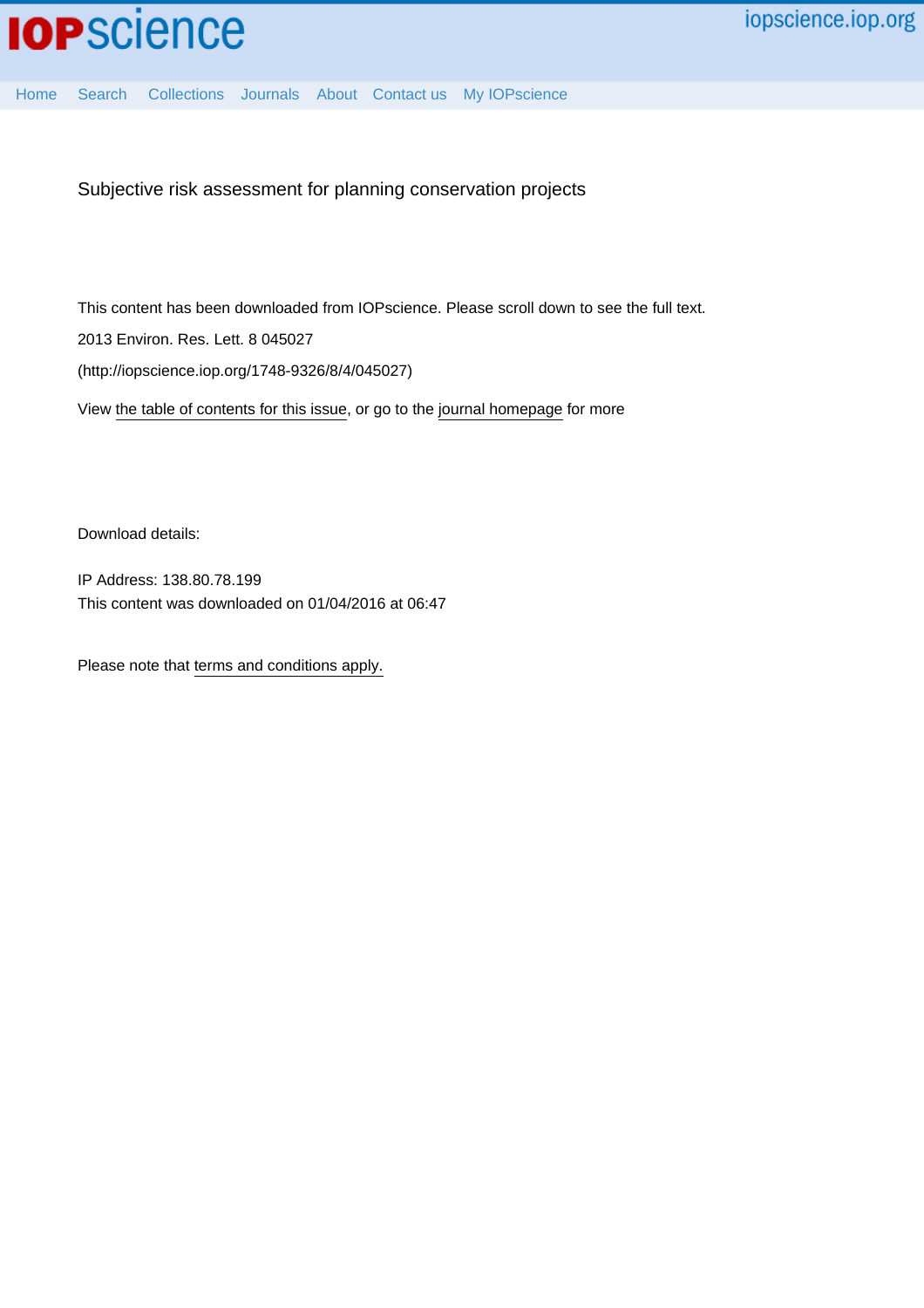title of the work, journal citation and DOI.

Content from this work may be used under the terms of the [Creative Commons Attribution 3.0 licence.](http://creativecommons.org/licenses/by/3.0) Any further

[2002,](#page-12-1) Ward and Chapman [2003\)](#page-13-0), here we are concerned only with downside risks. For conservation projects, risks exist in both social and environmental space, ranging from invasive species outbreaks and catastrophic climate events, to community reactions, policy changes, and insecure or inadequate funding streams. As with all complex projects, the delivery of conservation outcomes is influenced by our capacity to assess the risks associated with our investments, and by our ability to manage and respond to these risks through time (e.g., Fischer and Lindenmayer [2000,](#page-12-2) Burgman

uncertainties (i.e., upside and downside risks) (e.g., Hillson

# Subjective risk assessment for planning conservation projects

# Edward T Game<sup>[1](#page-2-0)</sup>, James A Fitzsimons<sup>[2](#page-2-1)[,3](#page-2-2)</sup>, Geoff Lipsett-Moore<sup>[4](#page-2-3)</sup> and Eve McDonald-Madden<sup>[5](#page-2-4)[,6](#page-2-5)</sup>

<span id="page-2-0"></span><sup>1</sup> The Nature Conservancy, Conservation Science, 245 Riverside Drive, West End OLD 4101, Australia

<span id="page-2-1"></span><sup>2</sup> The Nature Conservancy, Suite 2-01, 60 Leicester Street, Carlton VIC 3053, Australia

<span id="page-2-2"></span><sup>3</sup> School of Life and Environmental Sciences, Deakin University, 221 Burwood Highway, Burwood VIC 3125, Australia

<span id="page-2-3"></span><sup>4</sup> The Nature Conservancy, PO Box U175, Charles Darwin University NT 0815, Australia

<span id="page-2-4"></span><sup>5</sup> ARC Centre of Excellence for Environmental Decisions, School of Biological Sciences, University of Queensland, St Lucia QLD 4072, Australia

<span id="page-2-5"></span><sup>6</sup> CSIRO Ecosystem Sciences, Ecosciences Precinct, 41 Boggo Road, Dutton Park QLD 4102, Australia

E-mail: [egame@tnc.org](mailto:egame@tnc.org)

Received 8 August 2013 Accepted for publication 28 October 2013 Published 25 November 2013 Online at [stacks.iop.org/ERL/8/045027](http://stacks.iop.org/ERL/8/045027)

## Abstract

Conservation projects occur under many types of uncertainty. Where this uncertainty can affect achievement of a project's objectives, there is risk. Understanding risks to project success should influence a range of strategic and tactical decisions in conservation, and yet, formal risk assessment rarely features in the guidance or practice of conservation planning. We describe how subjective risk analysis tools can be framed to facilitate the rapid identification and assessment of risks to conservation projects, and how this information should influence conservation planning. Our approach is illustrated with an assessment of risks to conservation success as part of a conservation plan for the work of The Nature Conservancy in northern Australia. Risks can be both internal and external to a project, and occur across environmental, social, economic and political systems. Based on the relative importance of a risk and the level of certainty in its assessment we propose a series of appropriate, project level responses including research, monitoring, and active amelioration. Explicit identification, prioritization, and where possible, management of risks are important elements of using conservation resources in an informed and accountable manner.

Keywords: conservation planning, expert judgement, northern Australia, risk ranking, The Nature Conservancy, uncertainty, value of information

## <span id="page-2-6"></span>1. Introduction

 $\odot$ 

Project risks can be characterized as uncertainties that might have a negative effect on achievement of a project's objectives (Chapman and Ward [2007\)](#page-12-0). Although risk is sometimes conceptualized as including both positive and negative

distribution of this work must maintain attribution to the author(s) and the

Environ. Res. Lett. 8 (2013) 045027 (12pp) [doi:10.1088/1748-9326/8/4/045027](http://dx.doi.org/10.1088/1748-9326/8/4/045027)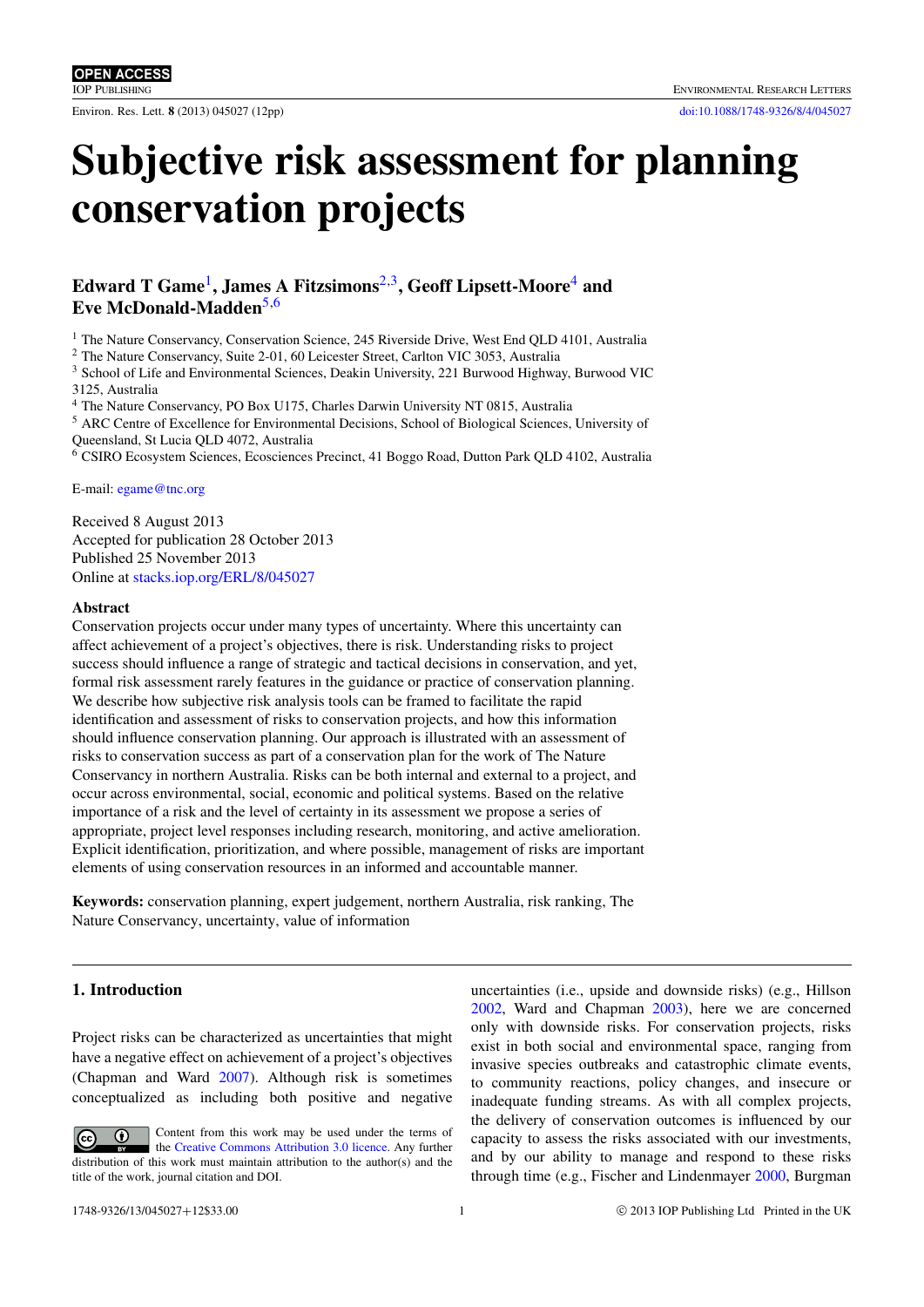<span id="page-3-0"></span>

| Conservation planning phase                                                          | Relevant aspect(s) of risk<br>assessment and management                                                                                                  | Way in which risk assessment should influence conservation<br>planning phase                                                                                                                                                                                                                                                           |
|--------------------------------------------------------------------------------------|----------------------------------------------------------------------------------------------------------------------------------------------------------|----------------------------------------------------------------------------------------------------------------------------------------------------------------------------------------------------------------------------------------------------------------------------------------------------------------------------------------|
| Strategy evaluation and<br>selection<br>Determining targets and<br>expected outcomes | Risk identification<br>Assessment of risk consequence<br>and likelihood<br>Uncertainty in assessment of risk<br>Cost of managing or<br>ameliorating risk | Expected outcome should be adjusted based on assessment of<br>risk. Strategy selection should be influenced by both how robust a<br>strategy is to risk and the costs required to adequately ameliorate<br>risks to a strategy. Process provides a dedicated opportunity to<br>elicit diverse input about strategies and their context |
| Monitoring design and<br>investment                                                  | Overall risk rank<br>Uncertainty in assessment of risk                                                                                                   | Identifying risks that need to be actively monitored. These might<br>include highly ranked risks as well as low or moderately ranked<br>risks with high uncertainty in the assessment of risk                                                                                                                                          |
| <b>Budgeting</b>                                                                     | Cost of monitoring, managing or<br>ameliorating risks                                                                                                    | Realistic costs for risk monitoring and mitigation activities need<br>to be considered as part of the overall cost required for a strategy<br>or project                                                                                                                                                                               |
| Implementation and project<br>management                                             | Overall risk rank<br>Risk management actions                                                                                                             | Important risks should influence strategy implementation as well<br>as selection, often in domains such as staff capacity, leadership<br>or partner engagement. Risk management is an important part of<br>project management                                                                                                          |
| Reporting and communication                                                          | Risk identification<br>Assessment of risk consequence<br>and likelihood<br>Risk management actions                                                       | Identifying risks demonstrates both transparency and rigour.<br>Allows crisis communication measure to be in place in case risks<br>transpire                                                                                                                                                                                          |
| Identifying research priorities                                                      | Overall risk rank<br>Uncertainty in assessment of risk                                                                                                   | Risks that are highly ranked but with high uncertainty may be<br>priorities for directed research                                                                                                                                                                                                                                      |

Table 1. Ways in which assessment of risk should influence different phases of conservation planning.

*et al* [2005,](#page-12-3) Game *et al* [2008,](#page-12-4) McCook *et al* [2010,](#page-12-5) Parrott and Meyer [2012\)](#page-12-6).

Despite the important link between risks and project outcomes, assessment of risk and use of this information has not featured prominently in conservation planning guidance or practice. In a recent review of conservation planning in the world's largest conservation non-government organization, risk assessment was identified as a noticeably absent component (TNC [2011\)](#page-13-1). Although environmental risk assessment is a substantial field whose practice influences strategic choices for many environmentally related initiatives (Burgman [2005\)](#page-12-7), these are typically assessments of risks to natural or community values (e.g., to help prioritize which risks or threats to manage; Carey *et al* [2007\)](#page-12-8), or risks arising from the project (e.g., increased fire risk; Norman *et al* [2010\)](#page-12-9) (but see Dale *et al* [2013](#page-12-10) for an example of risk assessment applied to governance systems). Many conservation agencies and organizations also undertake risk assessments for legal, compliance and reputational issues associated with potential projects (e.g., the risk of engaging with corporate partners or undertaking controversial strategies). Although these risks are undeniably bound up with long-term conservation success, their principal focus is not on the cause of failure of the project but the potential consequences of this failure.

Some strategic conservation planning efforts have elicited estimates for the probability of success (roughly the inverse of risk of project failure) of different projects or activities (e.g., Joseph *et al* [2009,](#page-12-11) Obermeyer *et al* [2011,](#page-12-12) Carwardine *et al* [2012\)](#page-12-13), but have not further decomposed risk into the causes for failure. Probability is a natural unit for risk and getting estimates of success likelihood is a substantial improvement over much conservation planning practice, however, we are not passive hostages in the face of risk.

Risks to project success are rarely immutable, for example, the risk of a conservation project being derailed because of community opposition can be reduced through more substantial engagement with communities. However, there will almost always be a cost associated with ameliorating any risk, where this is possible.

An assessment of risks to stated project objectives should influence conservation plans in a number of ways. These are summarized in table [1](#page-3-0) and include, moderating the expected benefit of strategies, more complete estimates of both strategy and monitoring costs, adapting implementation to ameliorate risks, improving transparency in communication and reporting, and guiding investment in research and data collection. None of these suggested roles for knowledge about risks is novel. However, discussion of the role of risk assessment in planning has been fragmented into narrow aspects of planning or been missing entirely from published dialogues. Often comparable discussions appear under the more general banner of uncertainty (e.g., Kujala *et al* [2012\)](#page-12-14). It has not received structured treatment as an element of systematic conservation planning (Pressey and Bottrill [2008\)](#page-12-15).

Despite the broad influence that risks plays on strategic conservation decisions, there has been relatively little discussion about how to identify these risks, and still less about how organizations should prioritize investment in monitoring and ameliorating these risks. There is, however, an expectation amongst conservation funders that such things are considered (e.g., Australian Government [2013\)](#page-12-16). Typically this has been the domain of a project manager's intuition. Some conservation organizations and projects do employ strategic planning methods that serve to identify risks to project success; SWOT (strengths, weaknesses, opportunities,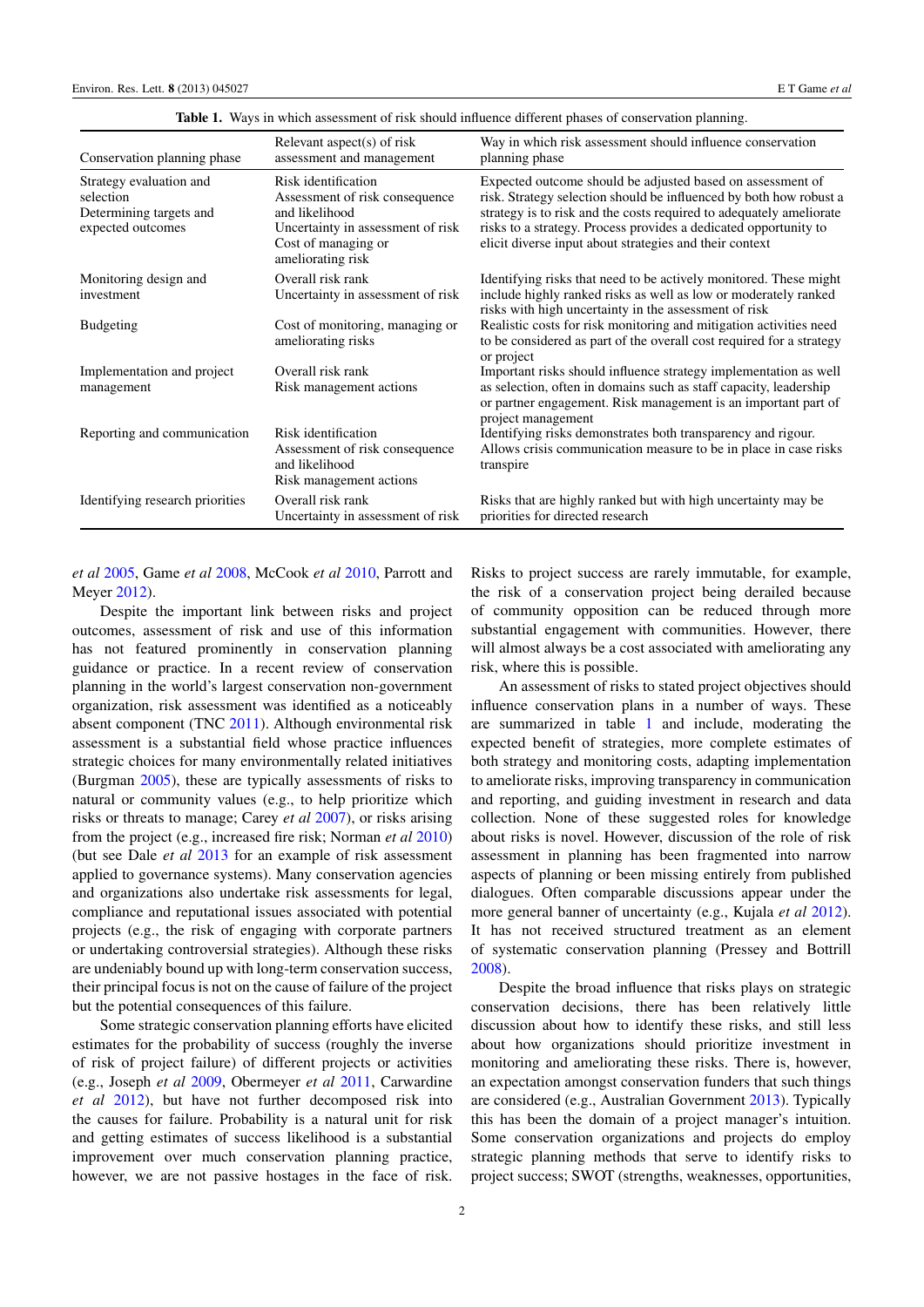<span id="page-4-0"></span>

|                | Objective                                                                                                                                                               | Metric/measurable attribute                                                                                |
|----------------|-------------------------------------------------------------------------------------------------------------------------------------------------------------------------|------------------------------------------------------------------------------------------------------------|
| 1              | 30% of northern Australia in conservation lands by 2020<br>(e.g., Indigenous Protected Areas, National Parks, conservation<br>covenants and other agreements)           | % of northern Australia covered by one or more of<br>these tools                                           |
| 2              | $40\%$ of all northern Australian lands (including $10\%$ of land outside<br>the formal conservation estate) are <i>effectively managed</i> for<br>conservation by 2020 | % of northern Australia lands that are subject to early<br>dry season burning at least once every 3 years  |
| 3              | Conservation in northern Australia is sustainably funded by 2020<br>(sustainably funded means operating budget guaranteed for at least<br>10 years)                     | % of Indigenous Protected Areas and private protected<br>areas that are sustainably funded                 |
| $\overline{4}$ | By 2020 there is adequate conservation management capacity amongst<br>Indigenous people, pastoralists, and private reserve managers                                     | % of northern Australian lands that are subject to early<br>dry season burning at least once every 3 years |

Table 2. Example objectives (at time of workshop) with metrics for measuring achievement.

threats) analysis is a popular example. However, a thorough review of the application of SWOT analyses revealed it typically resulted in long lists of poorly described risks with no prioritization, and as a result was ineffective as a risk management tool (Hill and Westbrook [1997\)](#page-12-17). Consequently, the effort to identify and prioritize risk management in conservation is, at the very least, inconsistent and likely inadequate.

Risk is generally conceived as having two dimensions: likelihood and consequence (Wideman [1992,](#page-13-2) Dale *et al* [2013\)](#page-12-10). Likelihood is essentially the probability that the risk will materialize (although not always expressed as quantitatively as a probability), while consequence is a measure of a risk's impact in terms of deviation from expected project outcomes should the risk occur (Cagno *et al* [2007\)](#page-12-18). Risks and the appropriate response cannot sensibly be evaluated without knowledge about both dimensions (Williams [1996\)](#page-13-3). Although knowledge of both dimensions is important, comparative analysis of risks is often accomplished by combining the two dimensions to give an overall rating or rank. This is the basis of publically endorsed risk assessments in most countries (Burgman [2005\)](#page-12-7).

The complexity of the social–ecological systems in which conservation takes place means that most projects must contend with continually shifting contexts (Game *et al* [2013b\)](#page-12-19). As such, conservation projects will rarely have extensive historical data regarding the likelihood (probability) and consequence (impact) of risks to draw upon. In some cases, conservation agencies or organizations might look to comparable experiences in other jurisdictions to inform base rates, such as violation rates of conservation easements in another state, or alternatively look creatively at tactically relevant data, for example, corporate non-compliance with other regulations might be used as a base rate for the risk that a company fails to live up to its expectation under some conservation agreement. We expect, however, that most conservation project risk assessments will involve a subjective or semi-quantitative assessment of risks.

Here we describe the application of a risk ranking procedure to assess risks to the success of conservation projects as part of a conservation plan. We illustrate this application with a case study from the work of The Nature Conservancy (TNC) in northern Australia. The risk assessment was conducted in the context of conservation planning for projects in the region for the period 2012–2020. We analyse some of the strengths and challenges of using conventional risk assessment methods for assessment of risks to the success of conservation projects.

#### 2. Risk assessment procedure

#### *2.1. Risk in the context of objectives*

Success means different things to different people. Assessing risks to success requires a datum. The obvious choice for conservation projects are the stated objectives of a project. A common understanding about what the project is trying to achieve and how this achievement will be gauged is a necessary condition for comparing the judgements of multiple people. Although clarity around objectives and the attributes used to measure it is a critical component of conservation planning more generally, it is frequently absent (Game *et al* [2013a\)](#page-12-20). Conservation objective statements often include ambiguous and subjective terms such as 'effectively managed'. Identifying how something like 'effectively managed' will be measured and reported on can be a useful way to get clarity around its meaning. Clear units of measurement are also required in order to assess the consequence of different risks.

Table [2](#page-4-0) contains example objectives for The Nature Conservancy's northern Australia program along with the associated performance measures. In this case, all objectives were assumed to be of equal importance. There is much good existing advice on formulating and structuring objectives (e.g., Gregory *et al* [2012\)](#page-12-21), and so we do not discuss it further in this letter.

#### *2.2. Consequence and likelihood index*

For each objective, a unique index of risk consequence was constructed, which included linguistic descriptions, a corresponding scenario in performance metric of that objective, and a score. Both linguistic descriptions and scores were based on the Risk Assessment and Management Process (RAMP) standards of the Institution of Civil Engineers and Faculty and Institute of Actuaries in Great Britain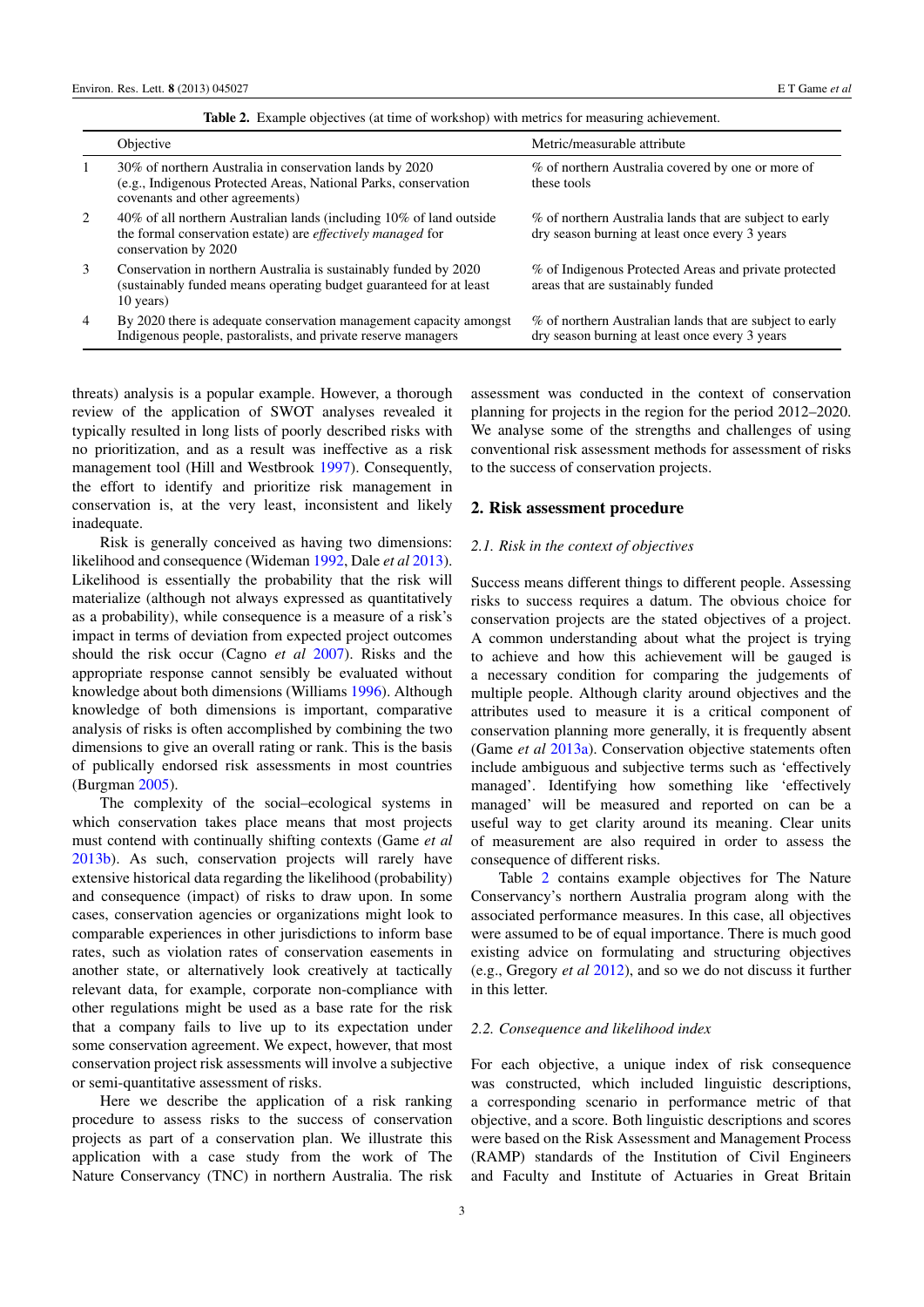<span id="page-5-1"></span>Table 3. Risk consequence index, scenarios and scores for the objective; '40% of all northern Australian lands (including 10% of land outside the formal conservation estate) are *effectively managed* for conservation by 2020'.

| Consequence index        |                           |       |  |  |  |
|--------------------------|---------------------------|-------|--|--|--|
| Description              | Scenario <sup>a</sup> (%) | Score |  |  |  |
| Negligible/insignificant | $38 - 40$                 |       |  |  |  |
| Marginal/minor           | $25 - 38$                 | 3     |  |  |  |
| Substantial/moderate     | $10 - 25$                 | 20    |  |  |  |
| Severe/major             | $5 - 10$                  | 100   |  |  |  |
| Disastrous/catastrophic  | -5                        | 1000  |  |  |  |

<span id="page-5-0"></span><sup>a</sup> Percentage of northern Australia lands that are subject to early dry season burning at least once every 3 years by 2020.

Table 4. Risk likelihood index.

<span id="page-5-2"></span>

| Likelihood index   |                    |       |  |  |
|--------------------|--------------------|-------|--|--|
| Description        | Probability $(\%)$ | Score |  |  |
| Extremely unlikely | < 0.01             |       |  |  |
| Very unlikely      | ا >                | 2     |  |  |
| Unlikely           | $1 - 20$           | 4     |  |  |
| Fairly likely      | $21 - 49$          | 8     |  |  |
| Likely             | $50 - 85$          | 12    |  |  |
| Highly likely      | Over 85            | 16    |  |  |

(Lewin [2002\)](#page-12-22). In a workshop setting, key project staff and organizational leaders were asked to agree upon scenarios for each objective that corresponded to the linguistic descriptions of risk consequence. An example of the consequence index with scenarios for an objective is given in table [3.](#page-5-1) Much of the group discussion around risk consequence scenarios hinged on the assumed current baseline, for example, how much of northern Australia is currently subject to early dry season burning, with the severity of consequence being heavily dependent on this starting point.

A risk likelihood index was also adopted from the RAMP standards (table [4\)](#page-5-2). Unlike indices of consequence which are outcome specific, the likelihood index remains consistent across objectives.

#### *2.3. Identifying risks*

Just as good alternatives lie at the heart of good decisions (Edwards [1990\)](#page-12-23), even the most rigorous assessment of risks will be of limited value unless the important suite of risks is first identified. To build a list of risks to the project outcomes we conducted three activities with workshop participants. The first was to employ a technique known as a *pre-mortem* (Kahneman *et al* [2011,](#page-12-24) Schlesinger and Kiefer [2012\)](#page-12-25). All participants were asked to imagine that the project had gone ahead as designed in the current conservation plan but that it is now 5 years in the future and the project has gone disastrously wrong. Each person was then asked to describe to the group what they had imagined went wrong. This process served the purpose of both directly identifying risks and also triggering thought about the range of things that could feasibly go wrong. The pre-mortem was followed by free-form listing

of additional risks, and then a systematic assessment of assumptions associated with the theory of change for each strategy.

The final list of risks to The Nature Conservancy's northern Australia project is given in table [5.](#page-6-0) The set of risks includes both specific events and more general downside uncertainties such as 'lack of staff capacity'. Because some of the risks identified refer to external partners and the risk assessment was a purely internal exercise, parties identified in the risks have been anonymized for presentation here. The initial list of risks suffered heavily from the linguistic uncertainties identified by Carey and Burgman [\(2008\)](#page-12-26). For example, one of the risks was the loss of dedicated government funding for Indigenous Protected Areas. Stated like this, the risk was victim to vagueness; it is possible that some participants might consider a partial loss of IPA funding whereas others considered the complete loss of IPA funding. We would expect total loss to be more severe in consequence than 50% loss, but is also less likely to occur. To address this vagueness we separated the loss of funding for IPAs into categories of total loss and 50% loss. Obviously the actual extent of funding loss could fall at any point between none and total, but even two categories proved a satisfying solution for participants.

For some risks, vagueness or under-specificity could not be completely removed, for example the 'lack of TNC staff capacity' (meaning in this case 'not enough staff'). However, the assessment methodology used here allowed participants to be clear about the severity of risk they were considering when making their estimate of likelihood. Where possible, ambiguity in risk descriptions was removed by clarifying amongst participants what was meant by terms such as 'sustained funding'.

#### *2.4. Subjective evaluation of risks*

Six staff involved with The Nature Conservancy's conservation work in northern Australia were asked to individually assess the consequence and likelihood of each risk in the context of each objective. A generalized Delphi process was followed where initial results were reviewed by the group and then participants were asked for subsequent individual assessments of risks. Although for most risks likelihood will remain the same across objectives, for some risks such as 'lack of TNC staff capacity', the likelihood of the risk is dependent on the particular objective such that estimates of both likelihood and consequence need to be sought in the context of each objective. Risk estimates were sought from people with diverse roles in the program including senior management, project management, science, and government relations. If participants felt unqualified to judge the likelihood and consequence of a particular risk they were instructed to provide no judgement for that risk.

### 3. Results

An indication of the importance of a risk to the project overall was summarized by the mean score given for each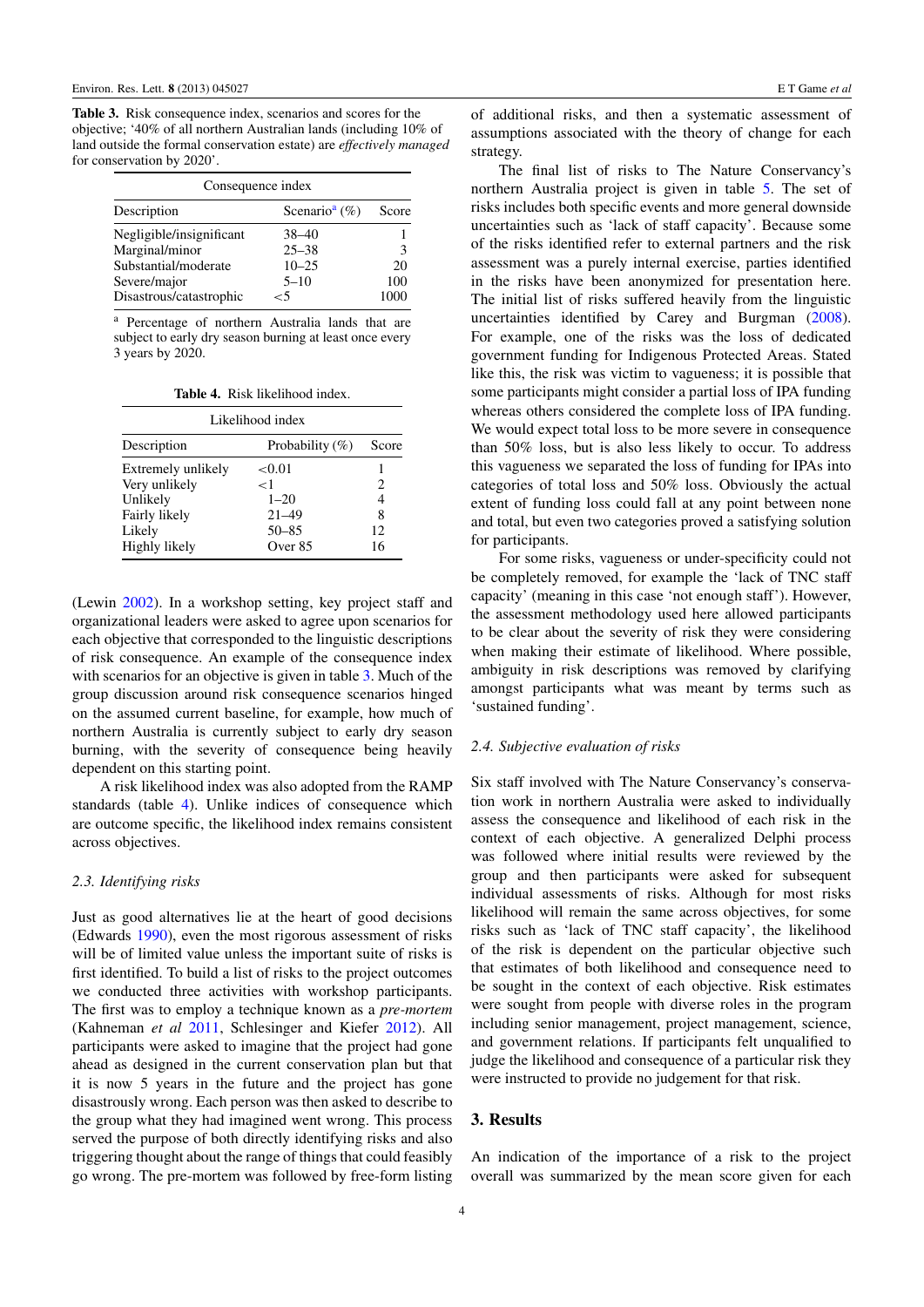<span id="page-6-0"></span>Table 5. Risks identified for The Nature Conservancy's work in northern Australia. 'XXXX' denotes anonymization of a third party identified in the risk.

- Tot[a](#page-6-1)l loss of Indigenous Protected Area<sup>a</sup> funding in next 2 years
- Total loss of National Reserve System program<sup>[b](#page-6-2)</sup> funding in next 2 years
- 50% reduction in Indigenous Protected Area program funding in next 2 years
- 50% reduction in National Reserve System program funding in next 2 years
- Biodiversity and social outcomes of conservation actions cannot be proved[c](#page-6-3)
- Change of XXXX government at next election
- Disinterest amongst Indigenous population in being conservation stewards
- Expansion of agriculture and mining outcompetes conservation opportunities
- Failure (or limited take-up) of carbon market
- Failure of XXXX organizations
- Healthy Country Planning<sup>[d](#page-6-4)</sup> does not translate to effective management
- Inability to raise long-term, sustained funding for Indigenous Protected Areas
- Gamba grass *Andropogon gayanus* (an invasive species) becomes dominant ecosystem threat[e](#page-6-5)
- Lack of TNC staff capacity
- Lack of unity amongst community leaders
- Loss of access to Working on Country[f](#page-6-6) funding for Indigenous ranger positions
- Mining erodes existing conservation estate
- Slow progress on strategies marginalizes TNC's role
- Threat of mining to protected areas creates loss of confidence (and funding) in growing the conservation estate

<span id="page-6-1"></span><sup>a</sup> An Indigenous Protected Area is an area of Indigenous-owned land or sea where traditional owners have entered into an agreement with the Australian Government to promote biodiversity and cultural resource conservation. See [www.environment.gov.au/indigenous/ipa/.](http://www.environment.gov.au/indigenous/ipa/)

<span id="page-6-2"></span><sup>b</sup> The National Reserve System is Australia's network of protected areas. The National Reserve System program was a funding element of the Australian Government's Caring for our Country program in the 5 years to 2013 (and other programs before that), with the specific purpose of providing funds for land acquisition and other protected area establishment programs. See [www.environment.gov.au/parks/nrs/index.html.](http://www.environment.gov.au/parks/nrs/index.html)

<span id="page-6-3"></span><sup>c</sup> For example as part of the biodiversity and social benchmarking program (see, Fitzsimons *et al* [2012\)](#page-12-27).

<span id="page-6-4"></span><sup>d</sup> Healthy Country Planning was developed using The Nature Conservancy's Conservation Action Planning (CAP) tool. The CAP process uses an adaptive approach whereby the results of regular monitoring of specified indicators inform a continuing planning cycle. Healthy Country Planning, in contrast to CAP, explicitly ensure Indigenous culture and law are central to the planning process (e.g., Moorcroft [2012\)](#page-12-28).

<span id="page-6-5"></span><sup>e</sup> See Adams and Setterfield [\(2013\)](#page-12-29) on the potential impact of *Andropogon gaynus* on conservation strategies in northern Australia.

<span id="page-6-6"></span><sup>f</sup> Working on Country is an Australian Government funding program that builds on Indigenous traditional knowledge to protect and manage land and sea country with a specific emphasis on the employment of Indigenous rangers. See [www.environment.gov.au/indigenous/workingoncountry/.](http://www.environment.gov.au/indigenous/workingoncountry/)

risk, summed across all four objectives (figure [1\)](#page-7-0). Based on this overall score, seven risks stood out as being the most significant. These included a combination of risks considered to have potentially severe consequences but relatively low probability, such as the loss of Working on Country funding, and risks considered to have high likelihoods but potentially less severe outcomes, such as the threat of mining creates a loss of confidence in growing the conservation estate, and the lack of staff capacity in The Nature Conservancy (see figure [2\)](#page-7-1).

Disagreement between participants about the importance of a risk can be informative and is part of the reason for canvasing a diverse set of voices. Differences in the domains of expertise mean different levels of knowledge about each risk, for instance some participants were more familiar with government decision making whereas others were more familiar with community sentiment. However, substantial disagreement can also be suggestive of a lack of common understanding regarding the risks in question. To look at concordance across participants, we calculated the Spearman rank correlation between all pairs of participants for each objective (e.g., figure [3\)](#page-8-0). Overall there was reasonable agreement between participants about the rank order of risks,

with most pairs assessments being positively correlated, even if only slightly. Similarly, group discussion revealed strong common understanding about risks. There was particularly strong agreement around risks to objective #3 (sustainable funding), which we hypothesize is because participants have prior experience and feedback to draw on when assessing sustainable financing outcomes.

It is well established that individuals perceive risk differently (Slovic [1999\)](#page-12-30). To explore the extent to which individuals differed in how risky they saw the project overall we looked at average risk scores for each individual. There was clearly a spectrum of risk tolerance amongst participants (figure [4\)](#page-8-1), with one individual perceiving the project as generally riskier than the others (expert #6 in figure [4\)](#page-8-1), and another individual consistently perceiving less risk than the others (expert #1 in figure [4\)](#page-8-1).

Because of the way the risk scales are structured, those people who see the world as riskier end up having a disproportionate influence on the overall risk rank. To minimize this effect we also looked at the mean rank of risks across objectives and participants (figure [5\)](#page-9-0). Looking at mean ranks rather than scores has the desirable effect of minimizing the influence of individual risk tolerance on results, but incurs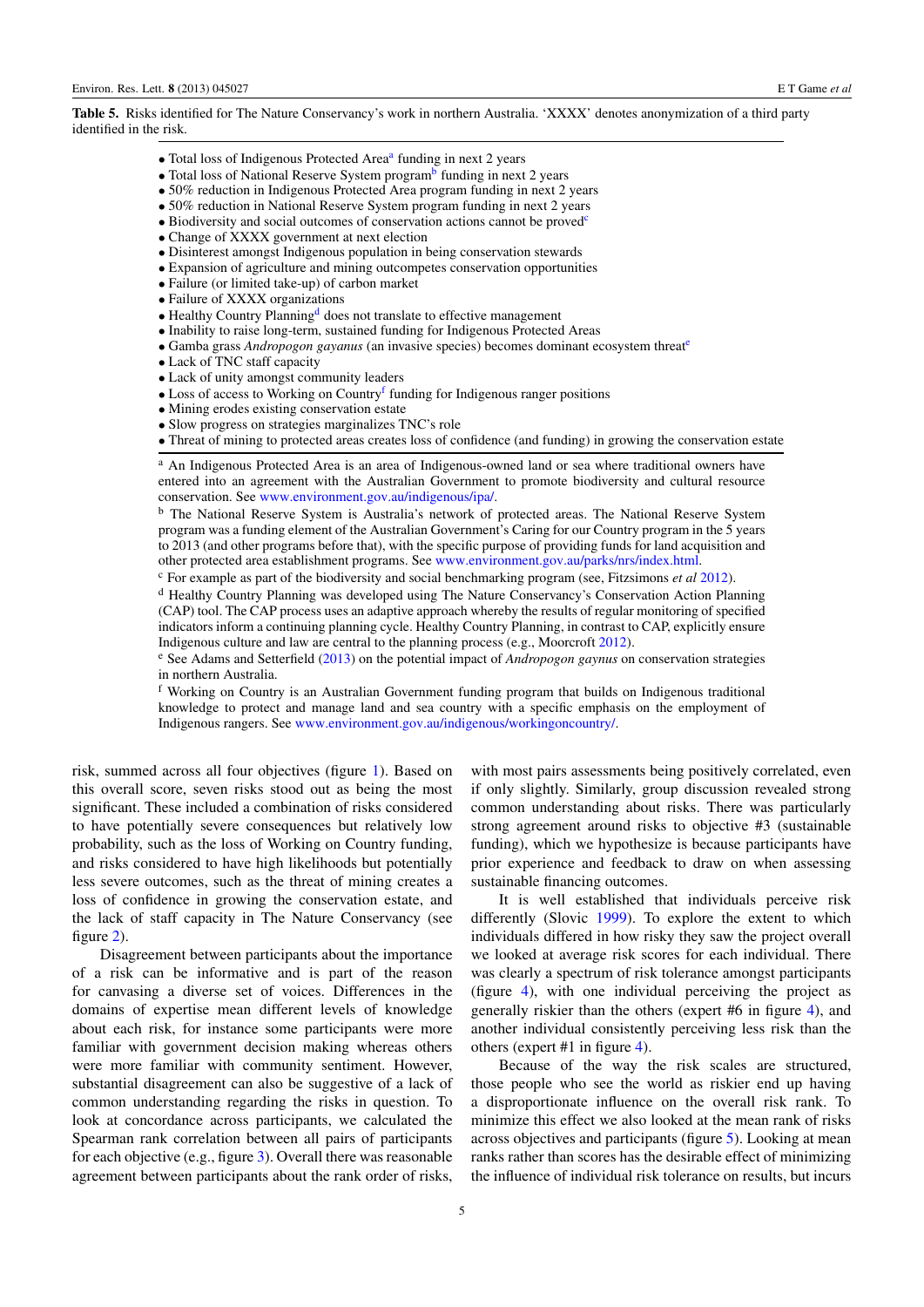<span id="page-7-0"></span>

<span id="page-7-1"></span>Figure 1. Mean risk score, summed across all four project objectives. Higher scores indicate greater risk. Acronyms used in risk labels are explained in table [5.](#page-6-0)



Figure 2. Likelihood and consequence scores for the top seven risks to The Nature Conservancy's projects in northern Australia. Error bars show the minimum and maximum scores given by any respondent for that risk. Longer descriptions of the risks are provided in table [5.](#page-6-0)

the undesirable effect of reducing insight into the relative importance of risks gained through eliciting diverse opinions. The most substantial difference in risks when looking at mean ranks rather than mean scores was that 'lack of TNC staff capacity' went from being perceived as a high risk to being perceived as one of the lowest risks (figure [5\)](#page-9-0). This suggests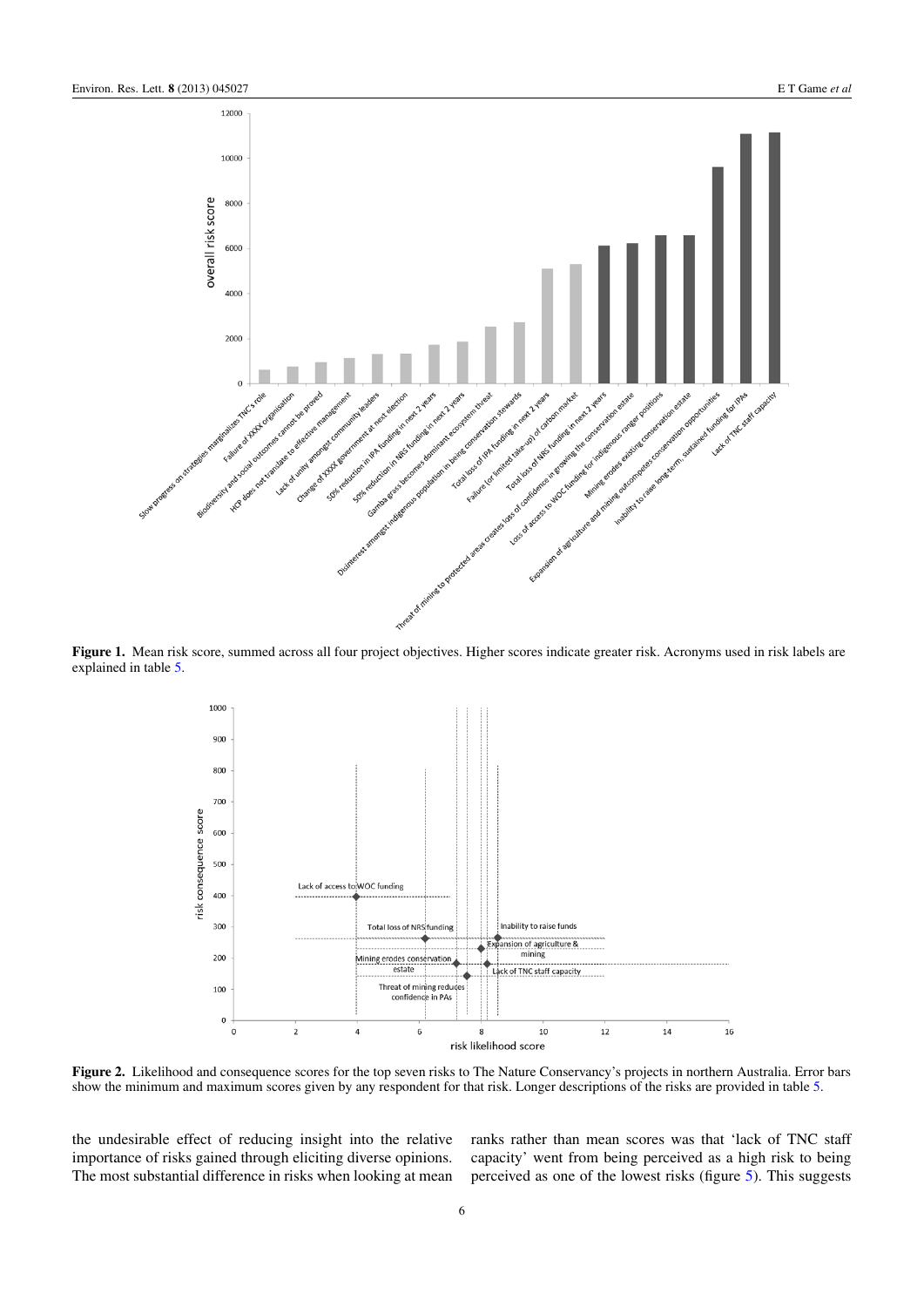<span id="page-8-0"></span>

Figure 3. Level of agreement between experts over the rank of risk for objective #1, calculated using Spearman rank correlation between all pairs of experts.

<span id="page-8-1"></span>

Figure 4. Average risk scores for each expert across all four objectives.

that its high risk score is driven by a subset of participants who considered it a serious risk.

Our confidence in risk estimates should be partly influenced by the degree of variation in subjective risk estimates. High variation is suggestive of uncertainty in the true nature of the risk in question. The level of certainty associated with assessment of a risk is useful information because it can influence the appropriate response to the risk (see section [4\)](#page-8-2). Across all objectives, the risks with the greatest uncertainty fell roughly into three themes: (1) the role of mining in potentially eroding the existing conservation estate and the loss of confidence in growing the estate that this is likely to cause (e.g., Mascia and Pailler [2011,](#page-12-31) Adams and Moon [2013\)](#page-12-32); (2) the lack of TNC staff capacity and the related issues of conservation progress being slow and marginalized as a result, and planning not translating into management; and (3) whether the invasive Gamba grass becomes the dominant ecosystem threat. These groups all deal with three quite separate spheres of knowledge suggesting certainty was not systematically biased by the selection of experts.

<span id="page-8-2"></span>Because a project team should be primarily concerned about resolving uncertainty in the most important risks, we found it useful to plot uncertainty (coefficient of variation in mean risk score) versus risk score. Figure [6](#page-9-1) shows uncertainty versus risk scores for the mean risk scores across all objectives.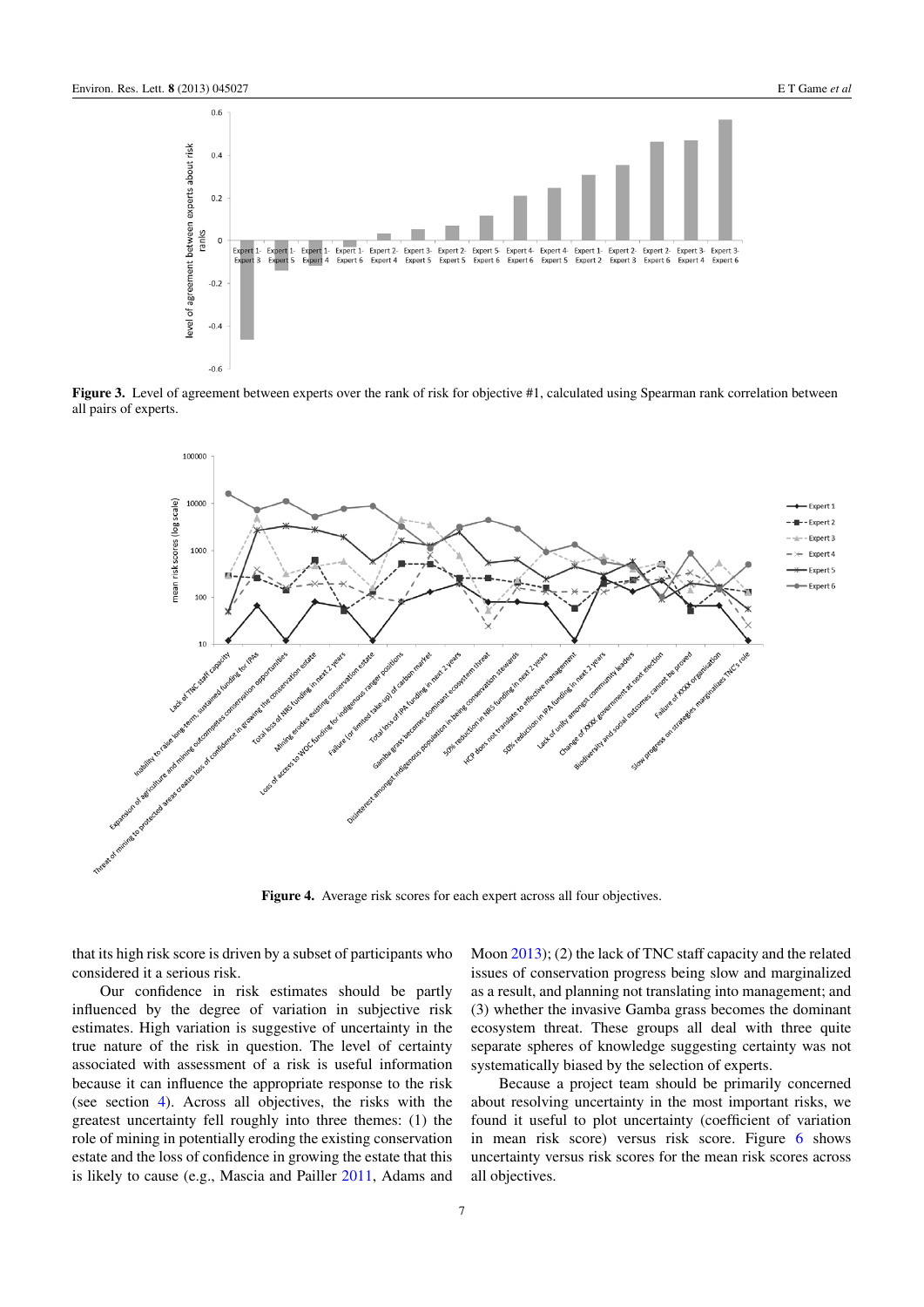<span id="page-9-0"></span>

<span id="page-9-1"></span>Figure 5. Mean risk ranks, summed across all four project objectives. Lower scores indicate higher perceived risk. Dark shading corresponds to the top seven risks from figure [1.](#page-7-0) Acronyms used in risk labels are explained in table [5.](#page-6-0)



Figure 6. Coefficient of variation in mean risk scores across all objectives plotted against mean risk score. Labelled risks are those with the highest scores and the most uncertain scores. Longer descriptions of the risks are provided in table [5.](#page-6-0)

## 4. Discussion

All conservation projects occur under uncertainty. Where this uncertainty can affect achievement of the project's objectives, there is risk. Explicitly understanding and managing these risks, where possible, will increase the likelihood of a project achieving the stated objectives. Here we focus on the subjective quantification of risks in relation to their impact on a conservation project's objectives given a known set of strategies. Risk rarely features as part of a conservation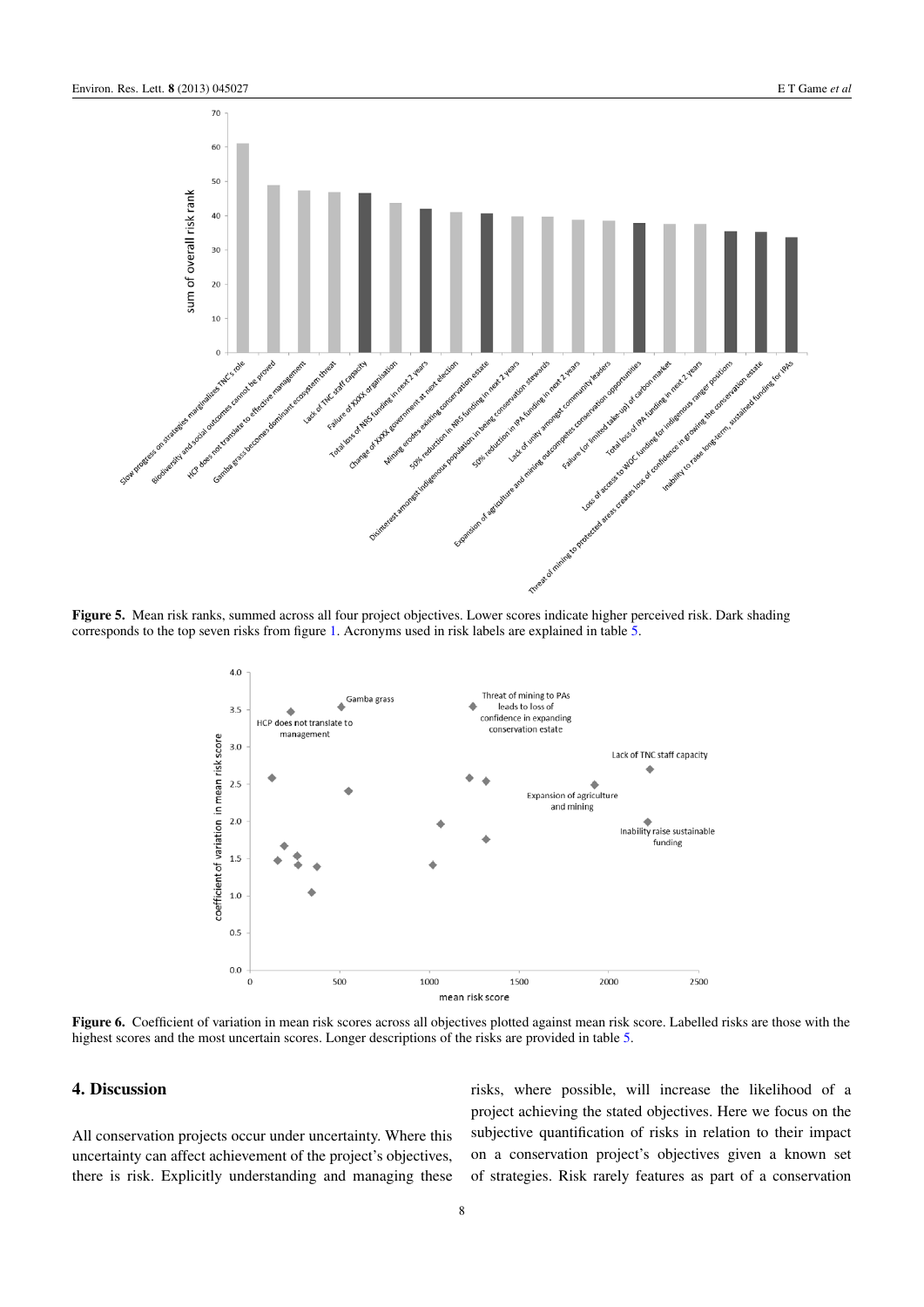planning process and yet the information revealed is inimical to planning. In our case study of The Nature Conservancy's work in northern Australia, the risk assessment process revealed a range of internal and external risks to achieving the project's objectives. Risks such as those identified here should influence the way we plan a conservation project. For example, we may adjust our estimation of the cost of achieving the project's goals given the need to invest resources in managing risks, or potentially adjust our expectation of objective achievement to reflect the likely impact of risk on achieving our stated goals.

We do not expect that risks can be eliminated, nor in some cases necessarily influenced, rather risk assessment methods like those demonstrated here can help conservation projects prioritize which risks to try and manage. Broadly, risk management involves four options: (1) actively ameliorate through strategic adjustment, (2) gather information to better understand a risk, (3) monitor a risk in order to respond rapidly when it occurs, or (4) do nothing. Which of these options is appropriate depends on both the overall risk rank and the uncertainty around the risk estimate (figure [7\)](#page-10-0). Highly ranked risks for which there is also high confidence in the assessment (i.e., those with low coefficient of variation across experts), are likely to be the best candidates for active amelioration, where possible. In the case of northern Australia, risks in this category were centred largely on issues of funding for the Indigenous Protected Area program and funding for the employment of Indigenous rangers to manage these. Risks that are highly ranked but with greater uncertainty around the assessment are likely to be good candidates for further investigation via directed research. In northern Australia, risks in this category included issues around the expansion of mining and agriculture, and TNC staff capacity. These risks also represent places to further reduce any linguistic uncertainty that remains in assessment of these risks. Risks that are less highly ranked but for which the assessment is highly uncertain are potential candidates for tracking using the most cost-effective methods possible. In northern Australia, risks in this category included the impact of invasive species on ecosystems, loss of conservation interest amongst the Indigenous population, and failure or limited take-up of the carbon market. All of these risks might be tracked with relatively little investment, hopefully allowing enough warning of the imminent occurrence for the project to respond effectively. However, risks can also occur without warning. For example, during the course of writing, the Australian Government's National Reserve System program, which was considered an important program to help meet The Nature Conservancy's goals in northern Australia (e.g., Fitzsimons and Looker [2012\)](#page-12-33), had its funding discontinued. This outcome was the seventh highest identified risk but the total loss of funding to this program came with little forewarning (Fitzsimons *et al* [2013\)](#page-12-34).

In general, it is hoped that the assessments of risk made during a conservation plan like this actually prove a poor guide to the subsequent occurrence and impact of risks. This is because ideally organizations will respond to these risks by making programmatic changes that serve to reduce their

<span id="page-10-0"></span>

Figure 7. Four responses to conservation projects risks depending on the relative importance (risk rank) and level of uncertainty around the assessment of a risk.

likelihood or impact. For example, in northern Australia The Nature Conservancy has already responded to the issue of staff capacity and long-term financing, with the aim of reducing exposure to these risks. The expected lack of alignment between risk assessment and risk outcomes does not however, diminish the importance of feedback about the occurrence of risks; information valuable both to adaptively manage the current project and to influence risk assessments for future projects. There is also cause to revisit risk assessments like this one at regular intervals during a project as it is possible that important risks will be missed in the initial assessment and likely that new risks will emerge over the course of a project. Care must be taken not to create a false sense of security at the start of a project that all risks over the life of a project have been considered. Explicitly gathering information on the occurrence of predicted risks and their impact on conservation projects is consistent with repeated calls for conservation to take a more evidence-based approach to decision making (Sutherland *et al* [2004,](#page-13-4) Segan *et al* [2011\)](#page-12-35). At present, reliable information on the base rate for risks to conservation projects is largely unavailable but conducting risk assessments like the one here will help identify the range of risks for which base rate information would be useful, and encourage collection of data to inform them.

Determining the resources that should be invested in either directed research or monitoring of risks depends not only on the level of uncertainty and relative importance of a risk, but also on how a conservation program would respond to greater knowledge about the risk. This is the cornerstone of a concept known as the *value of information* (Yokota and Thompson [2004\)](#page-13-5). Approximately speaking, resolving uncertainty around risks that would necessitate a significant change in strategy (either proactively or reactively) to achieve the stated objectives, is more valuable than for risks where the currently proposed strategies would still be adequate. Although expected value of information (EVI, as it is formally known) is a well-used concept in decision science, the quantitative information and analytic expertise required for its calculation has restricted its application in conservation (but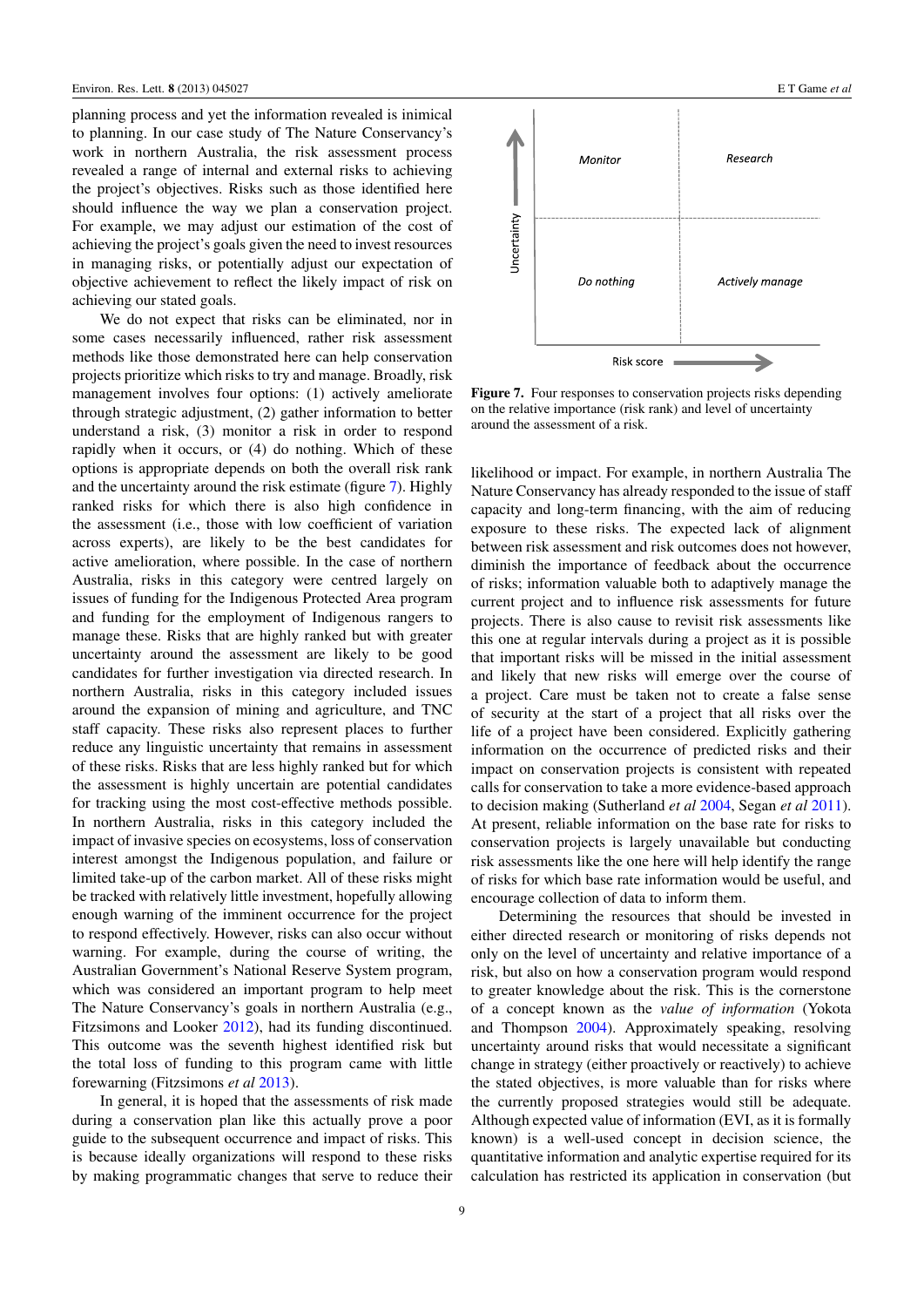see, Runge *et al* [2011,](#page-12-36) Moore and Runge [2012\)](#page-12-37). However, just as a useful risk assessment can be accomplished rapidly using a subjective approach, the important insights of EVI might also be gleaned through a subjective assessment of how knowledge about risks would change strategic decisions in a conservation project. We see substantial value in trying to link an EVI process to subjective risk assessments such as that conducted here, especially as there is likely to be a relationship between the relative importance of a risk and its impact on strategy choice.

We used a very straightforward measure of risk uncertainty, the coefficient of variation across experts. Given the importance of risk uncertainty in determining the appropriate response to the risk it might be valuable in future to use a more sophisticated approach to understanding uncertainty. An improved process could involve seeking estimates of the range of a risk from optimistic through to pessimistic (Chapman and Ward [2007,](#page-12-0) Martin *et al* [2012\)](#page-12-38). Research in expert elicitation suggests that overconfidence bias can be substantially reduced (and therefore accuracy improved) by asking for such interval judgements using a four step question approach (Speirs-Bridge *et al* [2010\)](#page-12-39). Using this four step approach would mean asking each participant for both high and low risk estimates, their best guess, and the probability that the interval between their high and low estimates captures the true risk.

Focusing risk assessment at the level of project objectives has the advantage of forcing a broad view of strategic risks, making it akin to a foresighting exercise (Koivisto *et al* [2009\)](#page-12-40). The downside, however, is that estimating the consequence and likelihood of high-level strategic risks is likely to be less reliable than it would be for tactical risks as experts are less able to receive feedback about the accuracy of their predictions. The challenge of accurately estimating risks is amplified by the fact that nearly all large conservation projects involve working on relatively wicked problems in complex systems (Game *et al* [2013b\)](#page-12-19). Rather than diminishing the relevance of risk assessment in conservation planning, we have found that the structured nature of a subjective risk assessment can serve as a powerful situation analysis tool for complex conservation projects. Simply being asked to imagine what could go wrong can highlight dependences on particular assumptions that had previously been implicit or unnoticed. For example, a risk assessment that one of us ran for another conservation project, revealed a pivotal reliance on an unacknowledged assumption that increasing wealth and entrepreneurship amongst an indigenous community would not perversely accelerate environmental degradation. For complex projects, strategic risk assessment should be seen as a tool to understand what elements the project's success is most dependent on.

The aim of conservation planning is not to reduce risk *per se* but to maximize performance of the chosen strategies. This requires considering opportunities as well as risks. A focus on identifying and ameliorating risks should not dominate an equivalent effort on identifying and exploiting opportunities (Hillson [2002\)](#page-12-1). In practice, conservation planning is far more frequently triggered by

or involves the latter as opposed to the former. Risks and opportunities are rarely independent (Ward and Chapman [2003\)](#page-13-0). For example, in the northern Australia case, risks such as the failure of the carbon market or loss of government funding for Indigenous Protected Areas, only exist because the project is exploiting valuable opportunities in these areas.

Our hope is that risk assessments such as the one described here, become a standard part of conservation planning. At present, risk assessment is entirely consistent with the predominant conservation planning frameworks but is still rarely engaged in. As identified in section [1,](#page-2-6) there are numerous aspects of conservation planning that should be influenced by the understanding gained during risk assessment. We acknowledge that including risk assessment as an important step in conservation planning might be viewed as adding just one more task that gets in the way of actually doing conservation. However, this sort of subjective risk assessment can be accomplished very rapidly. In another letter in this special issue, Dale *et al* [\(2013\)](#page-12-10) point out how a similarly rapid, subjective risk assessment was able to reveal a great deal about the need for governance reform on the Great Barrier Reef. The relatively strict form of subjective risk assessment also forces clarity around the objectives and how achievement of them will be measured—from our experience, this alone is a significant benefit for conservation planning (Game *et al* [2013a,](#page-12-20) [2013b\)](#page-12-19).

Conservation funders do not expect the strategies and projects they support to be fail-safe, and our experience has been that they value honesty about the risks involved. However, there are barriers to the explicit acknowledgment and presentation of risks. Effective risk assessment requires those involved to be candid about the project. Unlike most other aspects of conservation planning that almost invariably benefit from being conducted in an open and collaborative fashion, an honest risk assessment may itself pose a risk to institutional relationships and funding opportunities, especially when risks refer to the reliability of key institutions or organizations or failures of leadership. Given that building trust between organizations is frequently cited as one of the strongest outcomes of a conservation planning process (Bottrill *et al* [2012\)](#page-12-41), it may be the case that the risk assessment component of a conservation plan needs to be conducted 'in-house'.

Explicit identification, prioritization, and where possible, management of risks are important elements of using conservation resources in an informed and accountable manner. Informed and accountable resource use, are also the ideals of conservation planning. We believe that an assessment of risks to conservation success should be considered a core part of conservation planning, and one that can be accomplished rapidly using the approach illustrated here.

#### Acknowledgments

We would like to thank the staff of The Nature Conservancy's Australia program who participated in this risk assessment, two anonymous reviewers whose comments improved the manuscript, and Mark Burgman for his patience in answering our questions about risk assessment.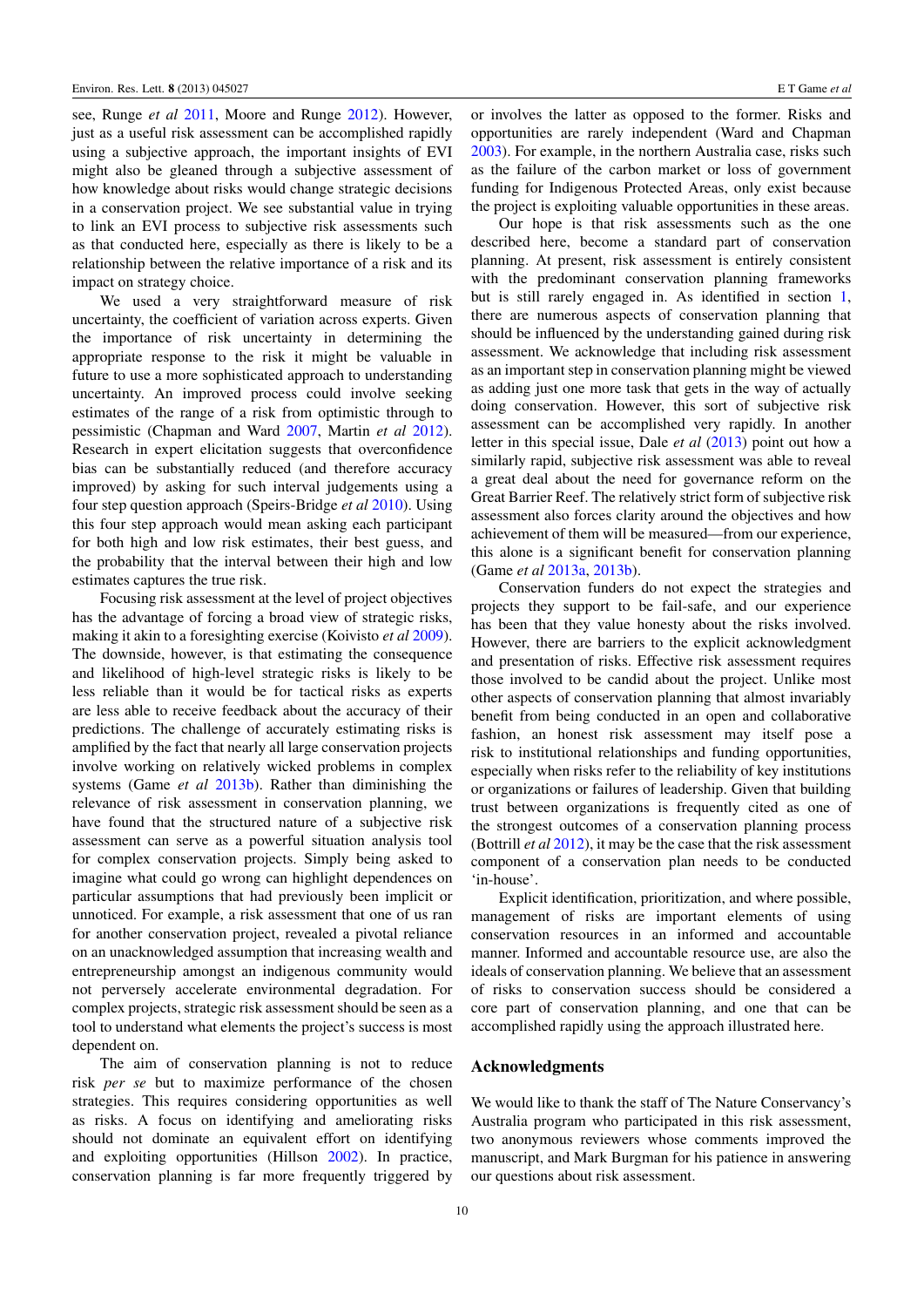#### References

- <span id="page-12-32"></span>Adams V M and Moon K 2013 Security and equity of conservation covenants: contradictions of private protected area policies in Australia *Land Use Policy* [30](http://dx.doi.org/10.1016/j.landusepol.2012.03.009) [114–9](http://dx.doi.org/10.1016/j.landusepol.2012.03.009)
- <span id="page-12-29"></span>Adams V M and Setterfield S A 2013 Estimating the financial risks of *Andropogon gayanus* to greenhouse gas abatement projects in northern Australia *Environ. Res. Lett.* [8](http://dx.doi.org/10.1088/1748-9326/8/2/025018) [025018](http://dx.doi.org/10.1088/1748-9326/8/2/025018)
- <span id="page-12-16"></span>AustralianGovernment 2013 *Monitoring, Evaluation, Reporting and Improvement (MERI) Strategy—Caring for our Country and the Biodiversity Fund* Department of Sustainability, Water, Population and Communities (Canberra: Australian Government)
- <span id="page-12-41"></span>Bottrill M C, Mills M, Pressey R L, Game E T and Groves C 2012 Evaluating perceived benefits of ecoregional assessments *Conserv. Biol.* [26](http://dx.doi.org/10.1111/j.1523-1739.2012.01898.x) [851–61](http://dx.doi.org/10.1111/j.1523-1739.2012.01898.x)
- <span id="page-12-3"></span>Burgman M A, Lindenmayer D B and Elith J 2005 Managing landscapes for conservation under uncertainty *Ecology* [86](http://dx.doi.org/10.1890/04-0906) [2007–17](http://dx.doi.org/10.1890/04-0906)
- <span id="page-12-7"></span>Burgman M A 2005 *Risks and Decisions for Conservation and Environmental Management* (Cambridge: Cambridge University Press)
- <span id="page-12-18"></span>Cagno E, Caron F and Mancini M 2007 A multi-dimensional analysis of major risks in complex projects *Risk Manage.*  $91 - 18$  $91 - 18$
- <span id="page-12-8"></span>Carey J M, Beilin R, Boxshall A, Burgman M A and Flander L 2007 Risk-based approaches to deal with uncertainty in a data-poor system: stakeholder involvement in hazard identification for marine national parks and marine sanctuaries in Victoria, Australia *Risk Anal.* [27](http://dx.doi.org/10.1111/j.1539-6924.2006.00875.x) [271–81](http://dx.doi.org/10.1111/j.1539-6924.2006.00875.x)
- <span id="page-12-26"></span>Carey J M and Burgman M A 2008 Linguistic uncertainty in qualitative risk analysis and how to minimize it *Ann. New York Acad. Sci.* [1128](http://dx.doi.org/10.1196/annals.1399.003) [13–7](http://dx.doi.org/10.1196/annals.1399.003)
- <span id="page-12-13"></span>Carwardine J, O'Connor T, Legge S, Mackey B, Possingham H P and Martin T G 2012 Prioritizing threat management for biodiversity conservation *Conserv. Lett.* [5](http://dx.doi.org/10.1111/j.1755-263X.2012.00228.x) [196–204](http://dx.doi.org/10.1111/j.1755-263X.2012.00228.x)
- <span id="page-12-0"></span>Chapman C and Ward S 2007 *Project Risk Management: Processes, Techniques and Insights* (New York: Wiley)
- <span id="page-12-10"></span>Dale A, Vella K, Pressey R L, Brodie J, Yorkston H and Potts R 2013 A method for risk analysis across governance systems: a great barrier reef case study *Environ. Res. Lett.* [8](http://dx.doi.org/10.1088/1748-9326/8/1/015037) [015037](http://dx.doi.org/10.1088/1748-9326/8/1/015037)
- <span id="page-12-23"></span>Edwards W 1990 Unfinished tasks: a research agenda for behavioural decision theory *Insights in Decision Making* ed R M Hogarth (Chicago, IL: The University of Chicago Press) pp 44–65
- <span id="page-12-2"></span>Fischer J and Lindenmayer D B 2000 An assessment of the published results of animal relocations *Biol. Conserv.* [96](http://dx.doi.org/10.1016/S0006-3207(00)00048-3) [1–11](http://dx.doi.org/10.1016/S0006-3207(00)00048-3)
- <span id="page-12-33"></span>Fitzsimons J and Looker M 2012 Innovative approaches to land acquisition and conservation management: the case of Fish River Station, Northern Territory *Innovation for 21st Century Conservation* ed P Figgis, J Fitzsimons and J Irving (Sydney: Australian Committee for IUCN) pp 78–85
- <span id="page-12-34"></span>Fitzsimons J, Pulsford I and Wescott G 2013 Lessons from large-scale conservation networks in Australia *Parks* 19 115–25
- <span id="page-12-27"></span>Fitzsimons J, Russell-Smith J, James G, Vigilante T, Lispsett-Moore G, Morrison J and Looker M 2012 Insights into the biodiversity and social benchmarking components of the northern Australian fire management and carbon abatement programmes *Ecol. Manage. Restor.* [13](http://dx.doi.org/10.1111/j.1442-8903.2011.00624.x) [51–7](http://dx.doi.org/10.1111/j.1442-8903.2011.00624.x)
- <span id="page-12-20"></span>Game E T, Kareiva P and Possingham H P 2013a Six common mistakes in conservation priority-setting *Conserv. Biol.* [27](http://dx.doi.org/10.1111/cobi.12051) [480–5](http://dx.doi.org/10.1111/cobi.12051)
- <span id="page-12-19"></span>Game E T, Meijaard E, Sheil D and McDonald-Madden E 2013b Conservation in a wicked complex world; challenges and solutions *Conserv. Lett.* doi[:10.1111/conl.12050](http://dx.doi.org/10.1111/conl.12050)
- <span id="page-12-4"></span>Game E T, Watts M, Wooldridge S and Possingham H 2008 Planning for persistence in marine reserves: a question of catastrophic importance *Ecol. Appl.* [18](http://dx.doi.org/10.1890/07-1027.1) [670–80](http://dx.doi.org/10.1890/07-1027.1)
- <span id="page-12-21"></span>Gregory R, Failing L, Harstone M, Long G, McDaniels T and Ohlson D 2012 *Structured Decision Making: A Practical Guide to Environmental Management Choices* (Oxford: Wiley–Blackwell)
- <span id="page-12-17"></span>Hill T and Westbrook R 1997 SWOT analysis: it's time for a product recall *Long Range Plann.* [30](http://dx.doi.org/10.1016/S0024-6301(96)00095-7) [46–52](http://dx.doi.org/10.1016/S0024-6301(96)00095-7)
- <span id="page-12-1"></span>Hillson D 2002 Extending the risk process to manage opportunities *Int. J. Proj. Manage.* [20](http://dx.doi.org/10.1016/S0263-7863(01)00074-6) [235–40](http://dx.doi.org/10.1016/S0263-7863(01)00074-6)
- <span id="page-12-11"></span>Joseph L N, Maloney R F and Possingham H P 2009 Optimal allocation of resources among threatend species: a project prioritization protocol *Conserv. Biol.* [23](http://dx.doi.org/10.1111/j.1523-1739.2008.01124.x) [328–38](http://dx.doi.org/10.1111/j.1523-1739.2008.01124.x)
- <span id="page-12-24"></span>Kahneman D, Lovallo D and Sibony O 2011 Before you make that big decision *Harv. Bus. Rev.* 89 50–60
- <span id="page-12-40"></span>Koivisto R, Wessberg N, Eerola A, Ahlqvist T, Kivisaari S, Myllyoja J and Halonen M 2009 Integrating future-oriented technology analysis and risk assessment methodologies *Technol. Forecast. Soc. Change* [76](http://dx.doi.org/10.1016/j.techfore.2009.07.012) [1163–76](http://dx.doi.org/10.1016/j.techfore.2009.07.012)
- <span id="page-12-14"></span>Kujala H, Burgman M A and Moilanen A 2012 Treatment of uncertainty in conservation under climate change *Conserv. Lett.* [6](http://dx.doi.org/10.1111/j.1755-263X.2012.00299.x) [73–85](http://dx.doi.org/10.1111/j.1755-263X.2012.00299.x)
- <span id="page-12-22"></span>Lewin C 2002 *RAMP Risk Analysis and Management for Projects* (London: Institution of Civil Engineers and the Faculty and Institute of Actuaries in association with Thomas Telford)
- <span id="page-12-38"></span>Martin T G, Burgman M A, Fidler F, Kuhnert P M, Low-Choy S, McBride M and Mengersen K 2012 Eliciting expert knowledge in conservation science *Conserv. Biol.* [26](http://dx.doi.org/10.1111/j.1523-1739.2011.01806.x) [29–38](http://dx.doi.org/10.1111/j.1523-1739.2011.01806.x)
- <span id="page-12-31"></span>Mascia M B and Pailler S 2011 Protected area downgrading, downsizing, and degazettement (PADDD) and its conservation implications *Conserv. Lett.* [4](http://dx.doi.org/10.1111/j.1755-263X.2010.00147.x) [9–20](http://dx.doi.org/10.1111/j.1755-263X.2010.00147.x)
- <span id="page-12-5"></span>McCook L J *et al* 2010 Adaptive management of the Great Barrier Reef: a globally significant demonstration of the benefits of networks of marine reserves *Proc. Natl Acad. Sci. USA* [107](http://dx.doi.org/10.1073/pnas.0909335107) [18278–85](http://dx.doi.org/10.1073/pnas.0909335107)
- <span id="page-12-28"></span>Moorcroft H 2012 Wunambal Gaamber a healthy country plan *Innovation for 21st Century Conservation* ed P Figgis, J Fitzsimons and J Irving (Sydney: Australian Committee for IUCN) pp 116–23
- <span id="page-12-37"></span>Moore J L and Runge M C 2012 Combining structured decision making and value-of-information analyses to identify robust management strategies *Conserv. Biol.* [26](http://dx.doi.org/10.1111/j.1523-1739.2012.01907.x) [810–20](http://dx.doi.org/10.1111/j.1523-1739.2012.01907.x)
- <span id="page-12-9"></span>Norman S P, Lee D C, Jacobson S and Damiani C 2010 Assessing risks to multiple resources affected by wildfire and forest management using an integrated probabilistic framework *US Forest Service Pacific Northwest Research Station General Technical Report PNW-GTR* pp 361–70
- <span id="page-12-12"></span>Obermeyer B, Manes R, Kiesecker J, Fargione J and Sochi K 2011 Development by design: mitigating wind development's impacts on wildlife in Kansas *PLoS One* [6](http://dx.doi.org/10.1371/journal.pone.0026698) [e26698](http://dx.doi.org/10.1371/journal.pone.0026698)
- <span id="page-12-6"></span>Parrott L and Meyer W S 2012 Future landscapes: managing within complexity *Front. Ecol. Environ.* [10](http://dx.doi.org/10.1890/110082) [382–9](http://dx.doi.org/10.1890/110082)
- <span id="page-12-15"></span>Pressey R L and Bottrill M C 2008 Opportunism, threats and the evolution of systematic conservation planning *Conserv. Biol.* [22](http://dx.doi.org/10.1111/j.1523-1739.2008.01032.x) [1340–5](http://dx.doi.org/10.1111/j.1523-1739.2008.01032.x)
- <span id="page-12-36"></span>Runge M C, Converse S J and Lyons J E 2011 Which uncertainty? Using expert elicitation and expected value of information to design an adaptive program *Biol. Conserv.* [144](http://dx.doi.org/10.1016/j.biocon.2010.12.020) [1214–23](http://dx.doi.org/10.1016/j.biocon.2010.12.020)
- <span id="page-12-25"></span>Schlesinger L A and Kiefer C F 2012 *Just Start: Take Action, Embrace Uncertainty, Create the Future* (Cambridge, MA: Harvard Business School Press)
- <span id="page-12-35"></span>Segan D B, Bottrill M C, Baxter P W and Possingham H P 2011 Using conservation evidence to guide management *Conserv. Biol.* [25](http://dx.doi.org/10.1111/j.1523-1739.2010.01582.x) [200](http://dx.doi.org/10.1111/j.1523-1739.2010.01582.x)
- <span id="page-12-30"></span>Slovic P 1999 Trust, emotion, sex, politics, and science: surveying the risk-assessment battlefield *Risk Anal.* 19 689–701
- <span id="page-12-39"></span>Speirs-Bridge A, Fidler F, McBride M, Flander L, Cumming G and Burgman M 2010 Reducing overconfidence in the interval judgments of experts *Risk Anal.* [30](http://dx.doi.org/10.1111/j.1539-6924.2009.01337.x) [512–23](http://dx.doi.org/10.1111/j.1539-6924.2009.01337.x)